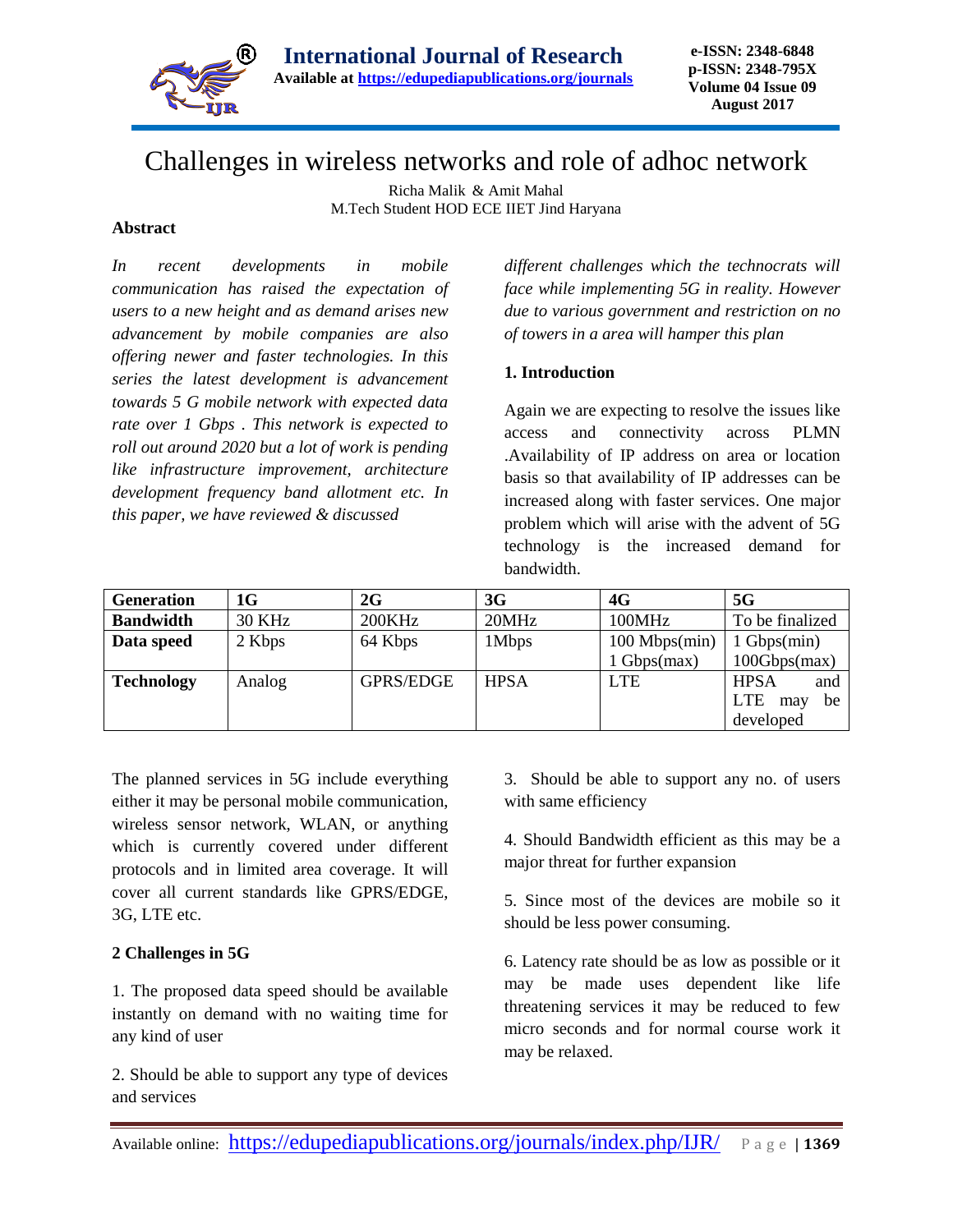

7. In several application very high levels of network reliability is needed

8. Affordability is always a factor so when the 5 G network rollout its cost of establishment operation and maintenance should be low.



**Figure 1: Coverage of 5G System**

For 5G it is necessary to use a new waveform because OFDM wave from may not be able to support such high speed as it has amplitudes which is similar to noise and to reduce this noise we have to use power amplifiers in RF spectrum again any change in carrier

frequency will affect it very much in comparison of a single carrier system

One more reason for not using OFDM is split spectrum of rarely used frequency till now as it is under consideration to use 6GHz to 60 GHz spectrum for 5G. Science these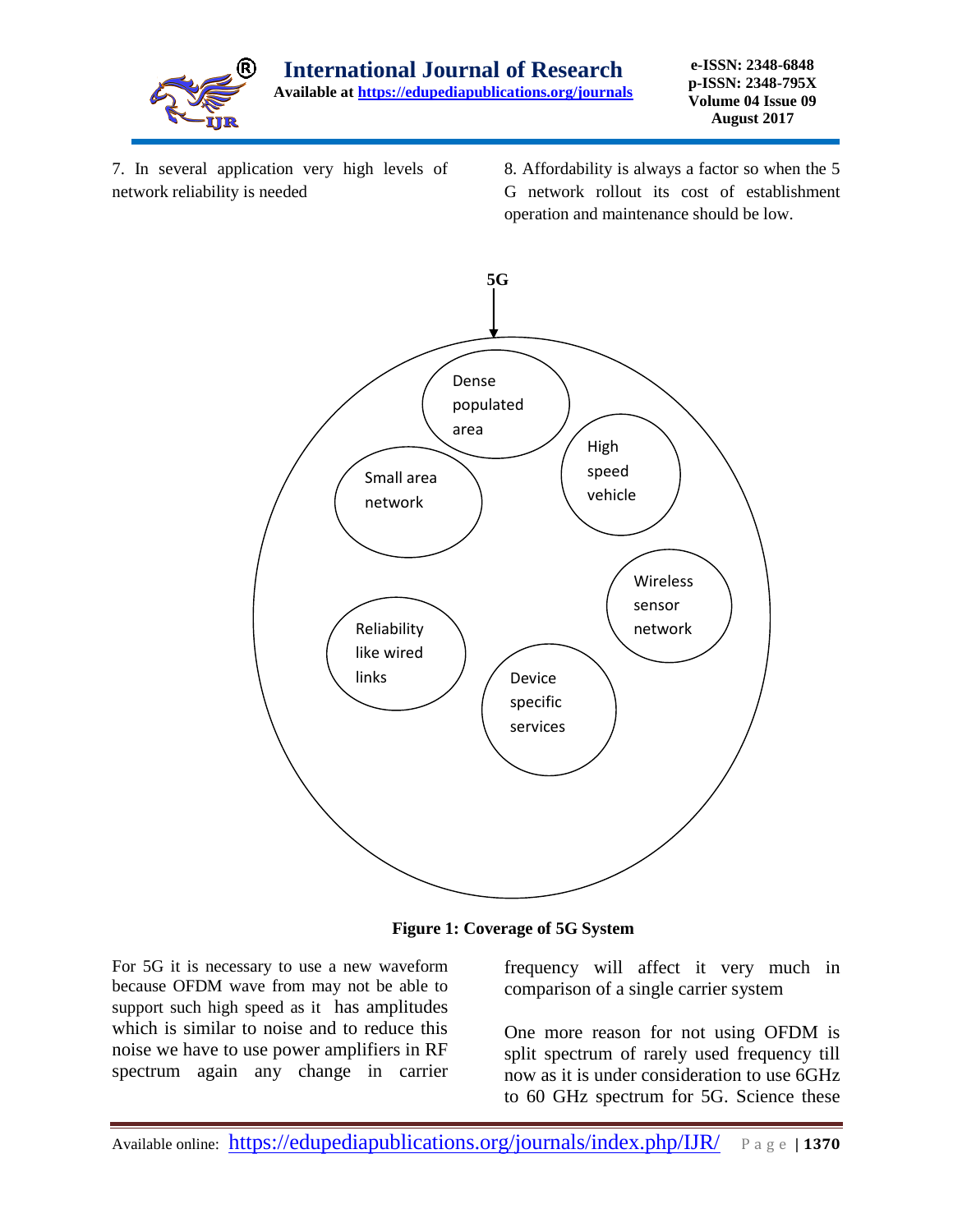

changes are proposed to make at physical layer of architecture so new system which is the extension of LTE and HSPA, has to be redesign using non orthogonal wave forms

Incorporation of various system in 5G network



**Figure 2: Block diagram for proposed integration of various systems in 5G** 

In this architectural block diagram we are proposing a system to integrate various systems which are currently in use. The main concept of our system is to convert every system in IP based system so that we can incorporate these systems with 5G system. Since we cannot change already established systems so we are proposing a layer in TCP/IP module before network layer and named it as IP conversion

layer. This layer will act as interface between these system and network layer.

## **3 Roaming Management**

In countries like INDIA there are two types of standard that are being used till date one is named as GSM and another is CDMA and none of them supports each other. Roaming is used to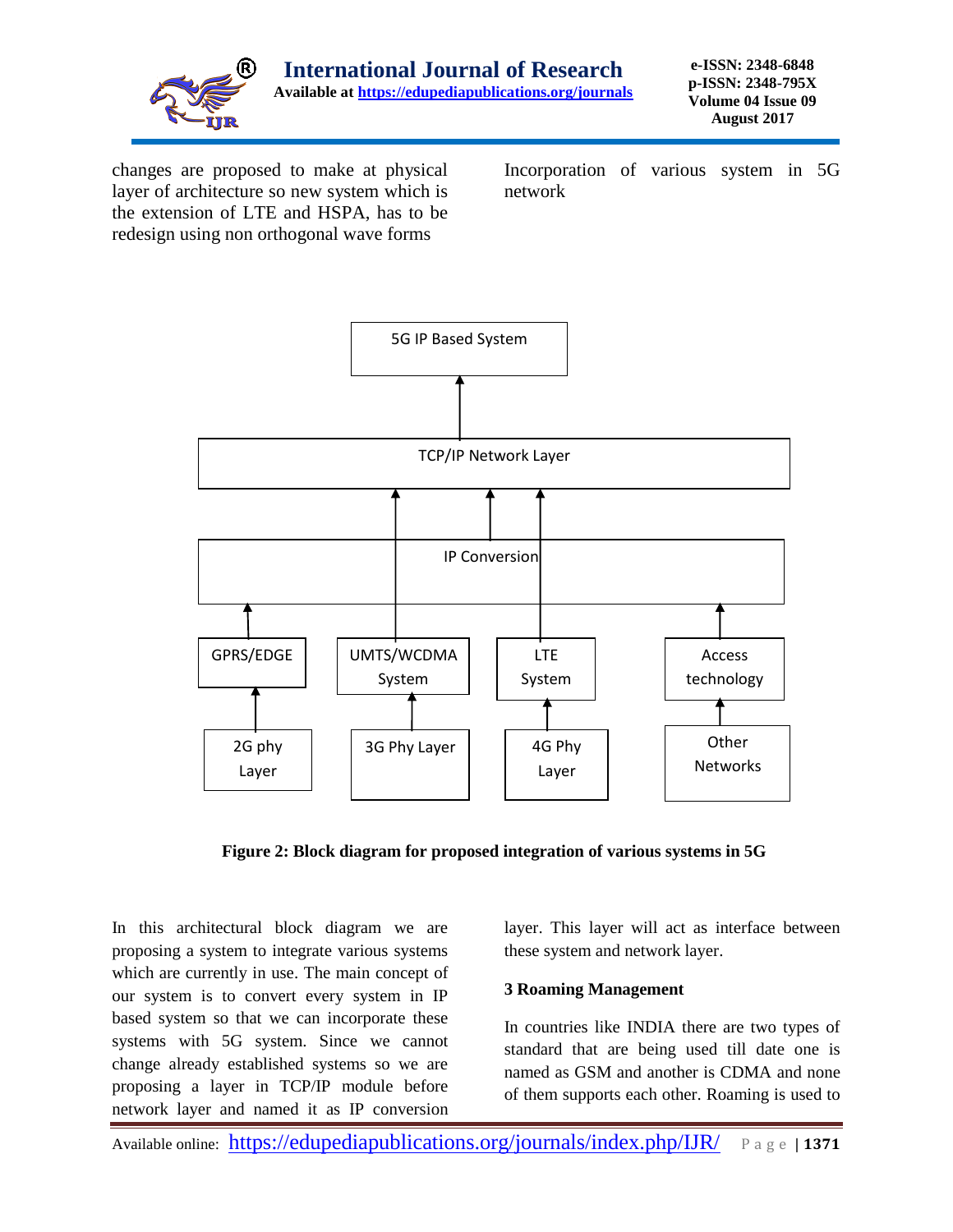

provide better coverage or to increase coverage. Roaming can be of four types

1. In Cell Roaming (also known as handoff in a single cell in the areas where cell splitting is used)

2. Out of cell (also known as handoff from one cell to other cell when subscriber moves to a new cell)

3.Out of MSC( when subscribers moves out of current service provider's zone to a new zone)

4. Out of country (when subscriber moves outside of the country)

In these roaming one common thing is that the standard should be same otherwise roaming service cannot be provided. However in some countries this problem has been resolved by making network compatible for both. A normal technology which is being adopted is to passing

signal from block after receiving s which converts CDMA signal in to GSM and vice versa. In this technique the SIM should have two layers one for GSM identity and another for CDMA. For complete coverage we have to adopt these type technology so that the system can support inter standard roaming.

## **4 Other Required Changes**

We have to improve spectral efficiency for more than 10 times. As we have already discussed we cannot rely on current OFDM technology similarly we have to use different modulation methods like of use of trellis encoding or at least 256 QAM modulation. We have to use array of antenna in cells to improve coverage at boundaries of cells and better coverage inside the cell. For using antenna array we have to use cell structure which at some places may be smaller than femto configuration. We can use following architecture of cells



**Figure 3: Femto Architecture**

In this system we can see that a mobile may be covered by a no of base station at a time this will reduce load on a single base station so it can perform better again all the base stations are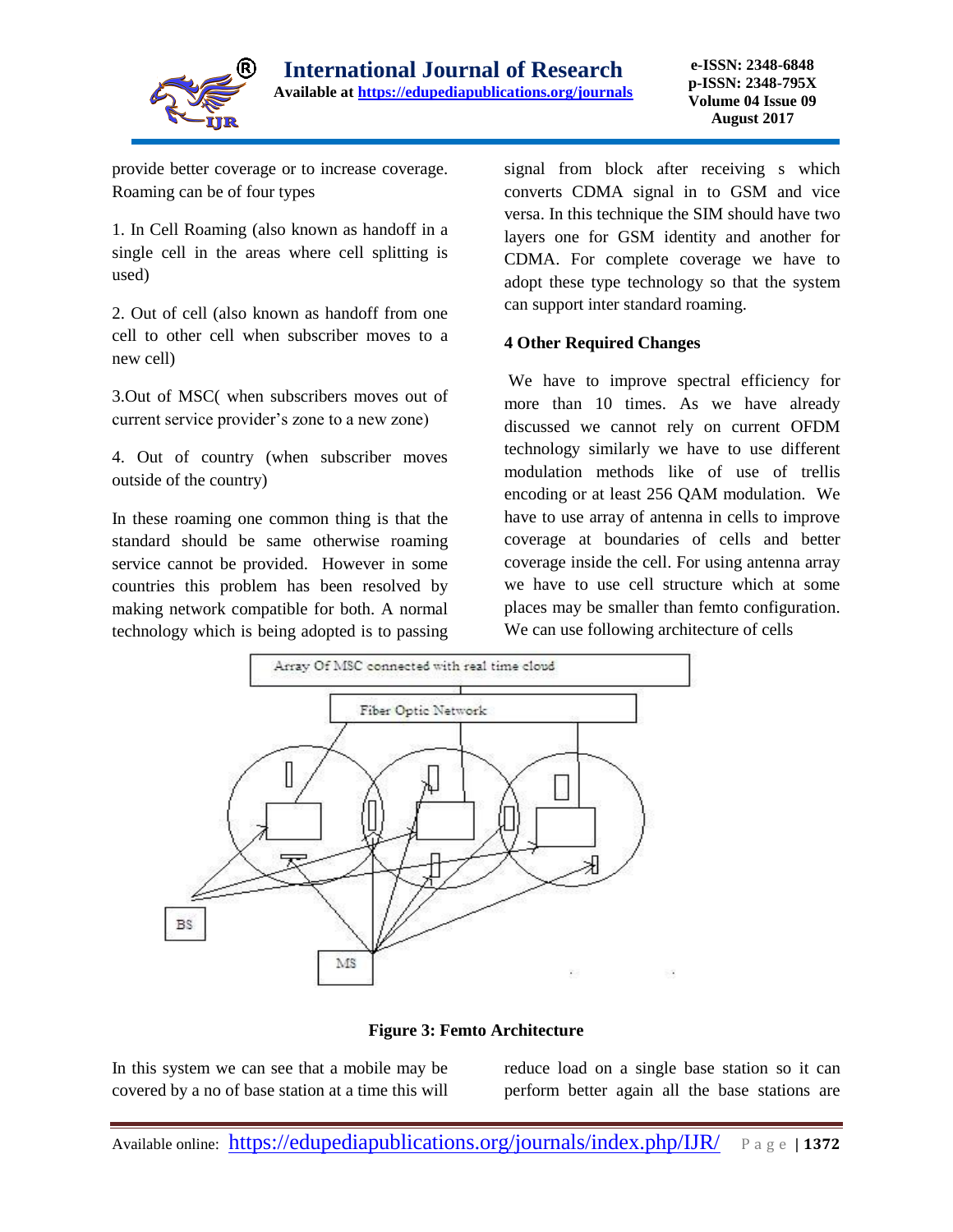

connected to a optic fiber cable network with nano switches and these cables are connected to a MSC which is connected with other MSC in a cloud architecture. By using this structure we can reduce load on a single MSC as well as make connection faster for the mobile in other zone.

## **5. Conclusion**

In this paper we have gone through the requirements of a 5G network. It shows that we need to make a lot of changes at every layer of network. Either it may be a physical layer or network or transport definitely we have avoided application layer because for change in application layer we have to make changes at user end and it will increase our investment to a very large extent. Again we have suggested some changes roaming system that may need government approval. After evolution of 5G network we are expecting a new era in digital infotainment with live performances in real time on internet and global coverage. Keeping in mind the above facts use of cooperative communication is highly recommended

#### **REFERENCES**

**[1] Alok Srivastava, Sonal Khandelwal,"A ComprehensiveStudy On Co-operative Communication" Volume 2 Issue 4, JUNE 2016 INTERNATIONAL JOURNAL OF RESEARCH IN TECHNOLOGY AND MANAGEMENT (IJRTM) ISSN 2454-6240**

**[2] Richa malik,** Amit Mahal, "**A Noval Approach To Use Mobile Emission For Data Transmission" Volume 3 Issue 2, April 2017 INTERNATIONAL JOURNAL OF RESEARCH IN TECHNOLOGY AND MANAGEMENT (IJRTM)ISSN 2454-6240**

[3] Santhi, K. R. & Srivastava, V. K. & SenthilKumaran,G." **(Oct. 2003). Goals of True Broadband's Wireless Next Wave (4G-5G)**". Retrieved June 11th, 2005, from the IEEExplore Database from Wallance Library.

[4] Yuh-Min Tseng', Chou-Chen Yang' and Jiann-Haur Su, "**An Efficient Authentication Protocol for Integrating WLAN and Cellular Networks**''. Project supported by National Science Council, under contract no. NSC92-22 13-E-018-014.

[5] Ericsson, 2013. Networked Society Essentials. Stockholm: Ericsson. Available at: http://www.ericsson.com/res/docs/2013/network ed-society-essentials-booklet.pdf

[6] "**Future Networks 11th FP7 Concertation Plenary Meeting"** *Panel Session – 5G: Challenges ahead* February 28th, 2013 – 12:45 to 14:15 Av. de Beaulieu 25, room S1 Brussels 1160

[7] Aleksandar Tudzarov "**Protocols and Algorithms for the Next Generation 5G Mobile Systems**"

Network Protocols and Algorithms ISSN 1943- 3581 2011, Vol. 3, No. 1

[8] T. Janevski, "**5G Mobile Phone Concept**", IEEE CCNC 2009, Las Vegas, USA, 10-13 January 2009. http://dx.doi.org/10.1109/CCNC.2009.478472 7

[9] EXALTED FP7 258512, "**D2.1: Description of Baseline Reference Systems, Scenarios, Technical Requirements & Evaluation Methodology**," Tech. Rep., 2011, available at www.ict-exalted.eu.

[10] Shaoqing Wang, Jingnan Nie, " Energy Efficient Optimization of Cooperative Communication in Wireless Sensor Network." Springer, 2010